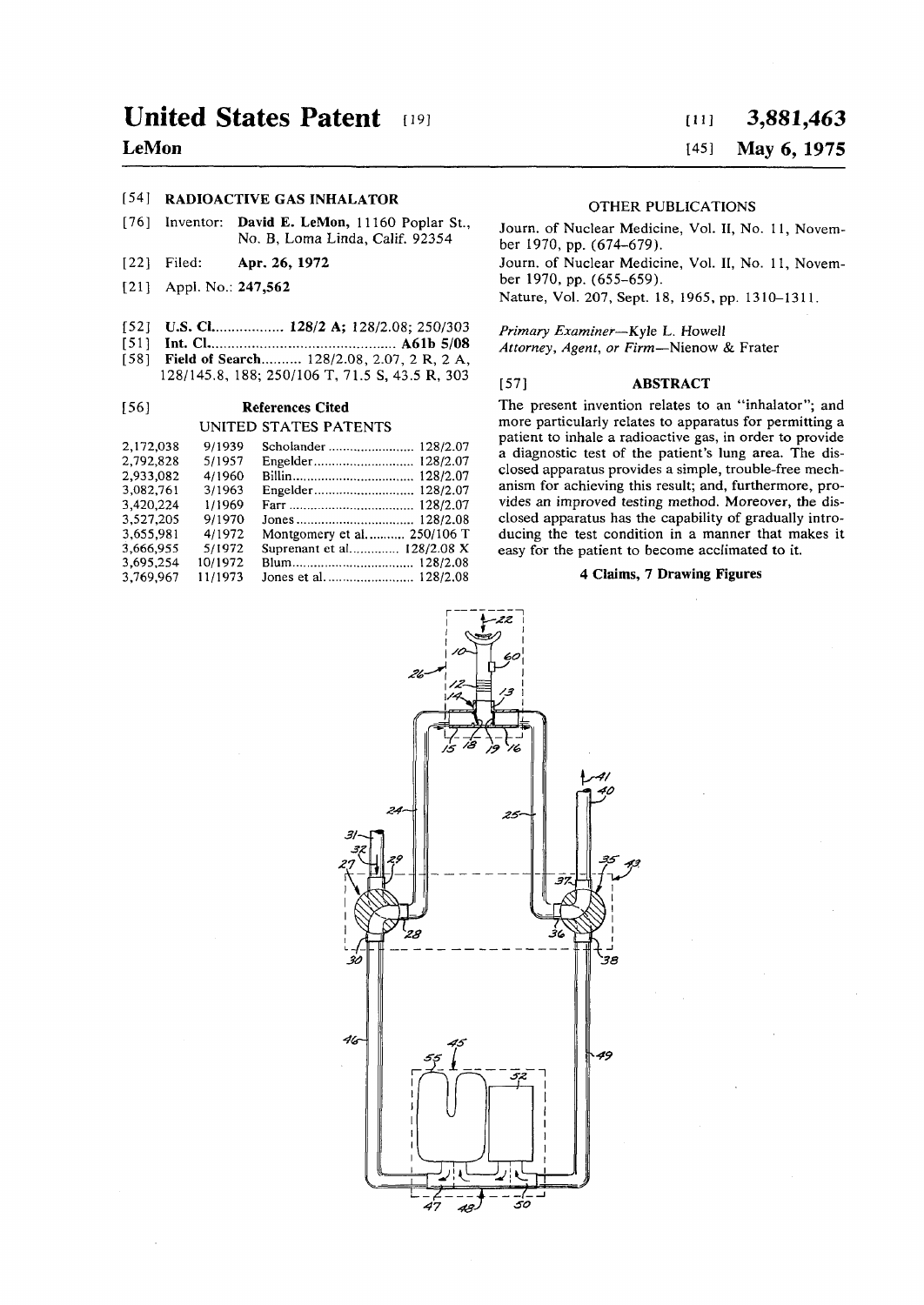



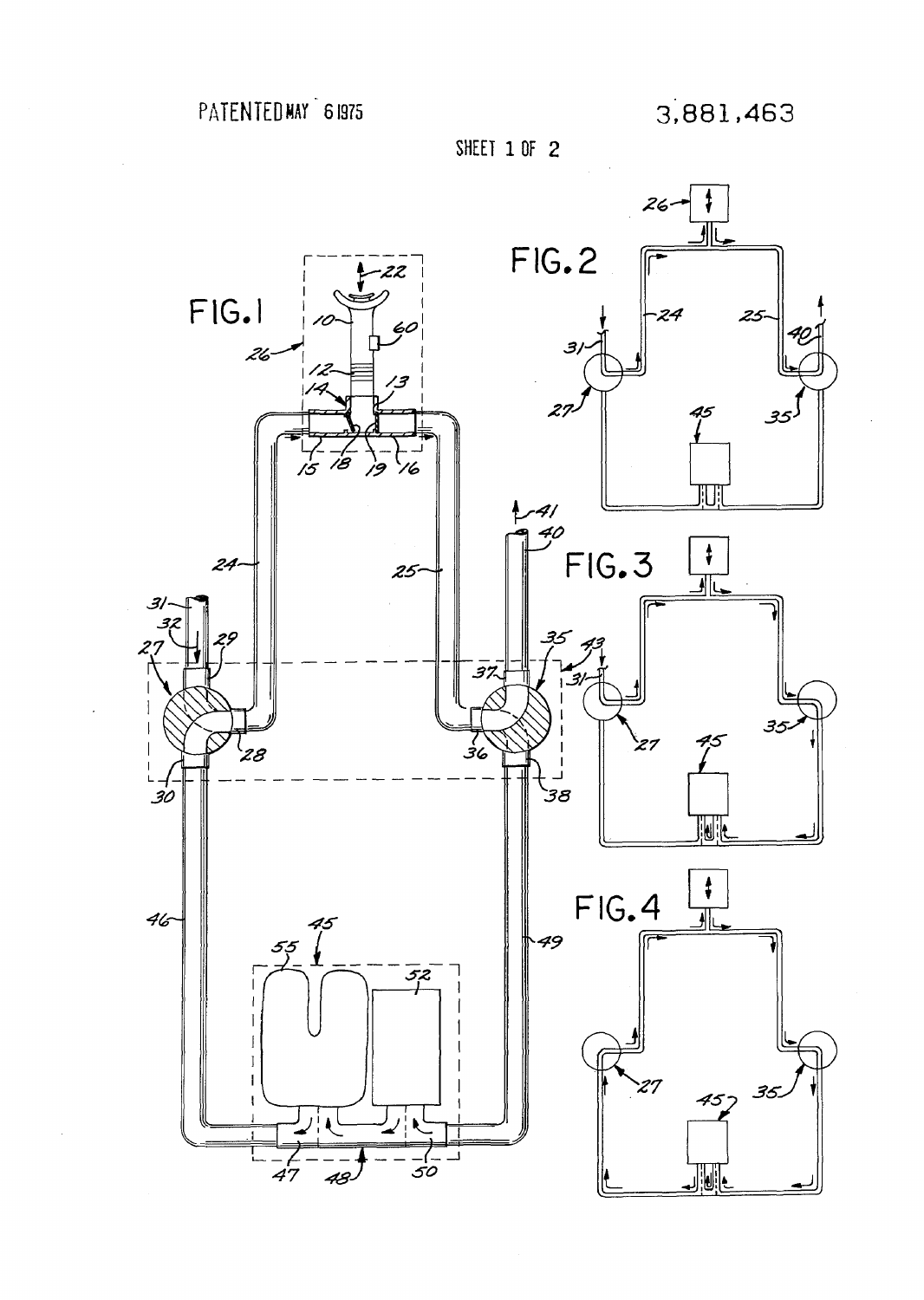**SHEET EOF 2** 

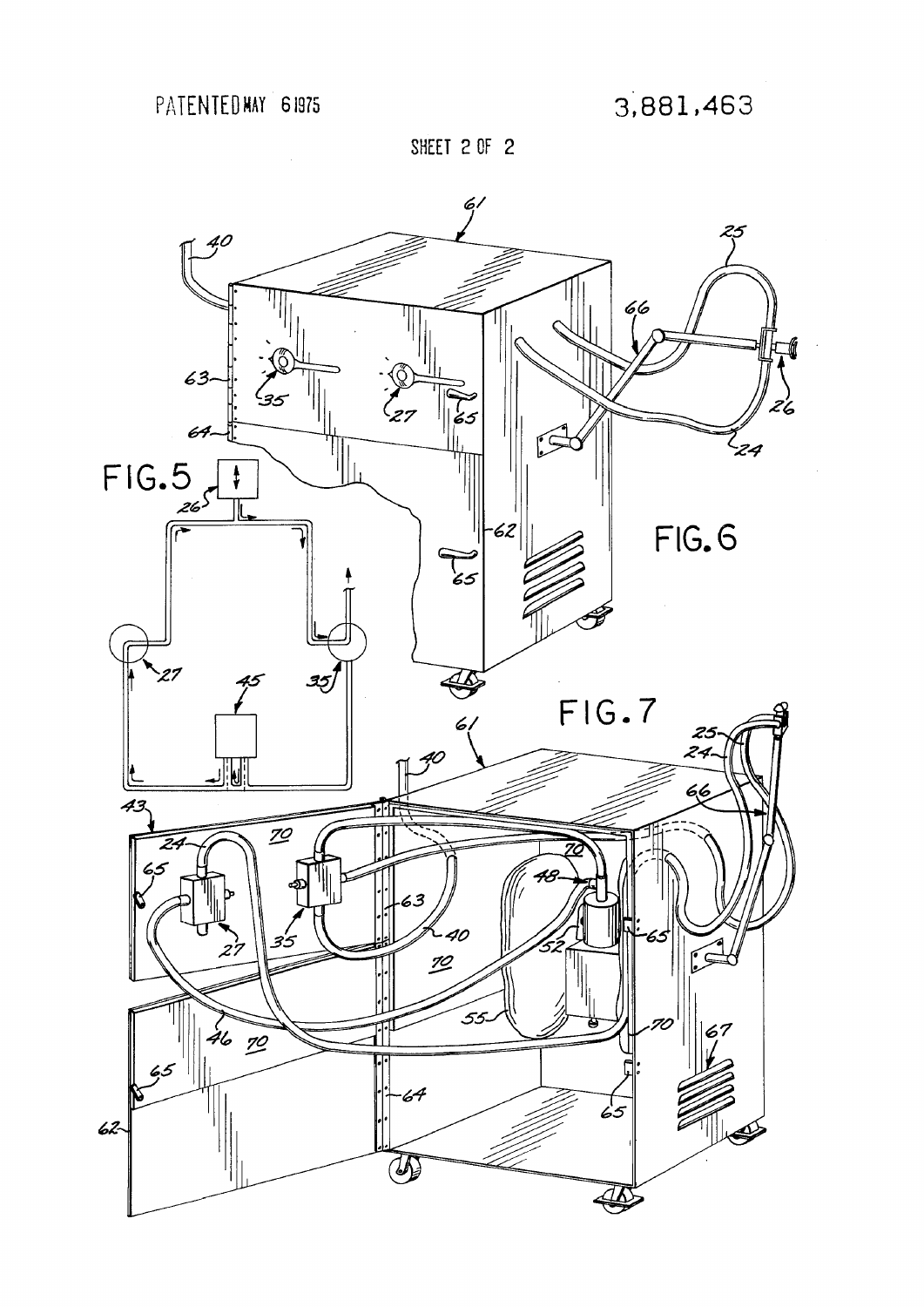### **RADIOACTIVE GAS INHALATOR**

#### BACKGROUND

Unfortunately, in the art of medical diagnosis, many individual tests do not — of themselves — distinguish between a given illness and other illnesses that have similar symptoms. Therefore, it is becoming increasingly important to perform a plurality of tests that proa differentiation. Such situations arise with ever increasing frequency in the field of "pulmonary" studies; i.e, studies of the heart/lung interrelationship.

In this field, the most common testing technique is that of radiology; the resultant X-ray radiograph indicating differences in the tissue density; and this density graduation becomes quite meaningful to the radiologist. Unfortunately, these radiographs tend to be rather vague in many instances; since a number of different medical problems will produce substantially identical <sup>20</sup> radiographs.

#### OBJECTIVES AND DRAWINGS

It is therefore the principal objective of the present  $25$ invention to provide an improved medical testing apparatus.

It is another object of the present invention to provide an improved testing apparatus for pulmonary studies.

It is still another objective of the present invention to provide an improved medical testing apparatus using radioactive materials.

It is a further objective of the present invention to provide an improved medical testing apparatus using a 35 radioactive material and electronic detection apparatus.

It is a still further objective of the present invention to provide apparatus for performing the improved medical radioactive testing.

The attainment of the above objectives and others will be realized from a study of the following specification, taken in conjunction with the drawings of which:

FIG. 1 shows a schematic representation of the disclosed apparatus;

FIG.  $2 - 5$  show various air flow configurations;

FIG. 6 shows an external view of a cabinet that houses the disclosed apparatus; and

FIG. 7 shows a typical internal view of a cabinet that houses the disclosed apparatus.

#### **SYNOPSIS**

The present invention discloses a radioactive gas inhalator apparatus that provides a closed loop breathing configuration into which may be introduced the desired 55 radioactive gas for circulation into and out of the patient's lungs. Suitable air-conditioning apparatus dehydrates the patient's exhalations, and removes the carbon dioxide 13 so that re-circulation of the radioactive gas may be continued as long as necessary for the testing procedure. Suitable detection equipment provides visual monitoring, as well as pictures or taped results for subsequent studies.

The "washout" portion of the test, during which the  $65$ radioactive gas is removed from the patient's lungs, provides additional data for further diagnostic interpretation.

# **2**

### INTRODUCTION

vide results that permit the diagnostician to make such 10 method requires that a radioactive material be intro-As indicated above, it is frequently difficult  $-$  using present testing techniques — to distinguish between 5 various pulmonary illnesses; partly becuase most of the readily available tests depend upon X-ray radiology, which indicates a tissue density difference. One of the recent innovations has been a technique using a radioactive material. In principle, this radioactive material duced into the lining of the lungs; and that, while the radioactive material is in this location, an "image" of its radioactive radiations is obtained.

One prior art radioactive method used a radioactive 15 material such as Iodine-131 hydroxide particles that were "attached" to albumin particles of a carefully controlled size; so that the albumin particles acted as "tagged" carriers. The thus-tagged albumin particles were injected into the patient's bloodstream; this injection method being known as "profusion." The tagged albumin particles eventually became trapped at the lung lining; and, while in this trapped location, the various radioactive particles emitted a plurality of radiations (beta particles, gamma rays, X-rays, etc). A suitable radiation detector (such as a well-known scintillation detector) detects the instantaneous area concentration of the trapped radioactive materials; and the detector was moved across these areas to produce an "image" that could be recorded — i.e., photographed, 30 viewed, taped, etc.

A later detection technique used a plurality of fixedly positioned scintillation detectors; and electronically correlated the output of each individual detector with a given area, so that an overall image was quickly produced. This procedure is known as "scanning"; and the resultant image is known as a "scan. "

The above radioactive material method had a number of shortcomings. Among these were the following inherent problems. As the tagged albumin particles 40 traveled through the bloodstream, they should, theorotically, become trapped at the blood-vessel/lung lining interface when they tried to traverse the walls of the bloodvessels into the lungs.

In a healthy patient, the lung surface (or "alveoli") 45 is a highly convoluted surface; so that many tagged particles were trapped in a fairly random manner — the resultant scan showing an even density of spots that clearly depicted the lungs.

However, in a patient with relatively poor blood cir-50 culation — as may be caused by a clot, by scar tissue, or the like — the radioactive tagged particles never even reach the alveoli; so that the scan shows one or more dark areas. Therefore, such a scan was indicative of an unhealthy patient; but it did not point out whether the difficult was in the lung's blood supply or a defect at the alveolar stage. Therefore, more tests were necessary.

In other cases, such as emphysema, the alveoli is not  $60$  convoluted; and there is minimal trapping of the tagged particles. Thus, this condition also produces dark areas in the scan. Here too, the dark areas must be explained by other tests.

Another disadvantage is that the tagged albumin particles must be of such a size as to be readily trapped by the lungs; and the body requires several days to "untrap" them. During this untrapping interval, the radioactive materials continue to emit their radiations; and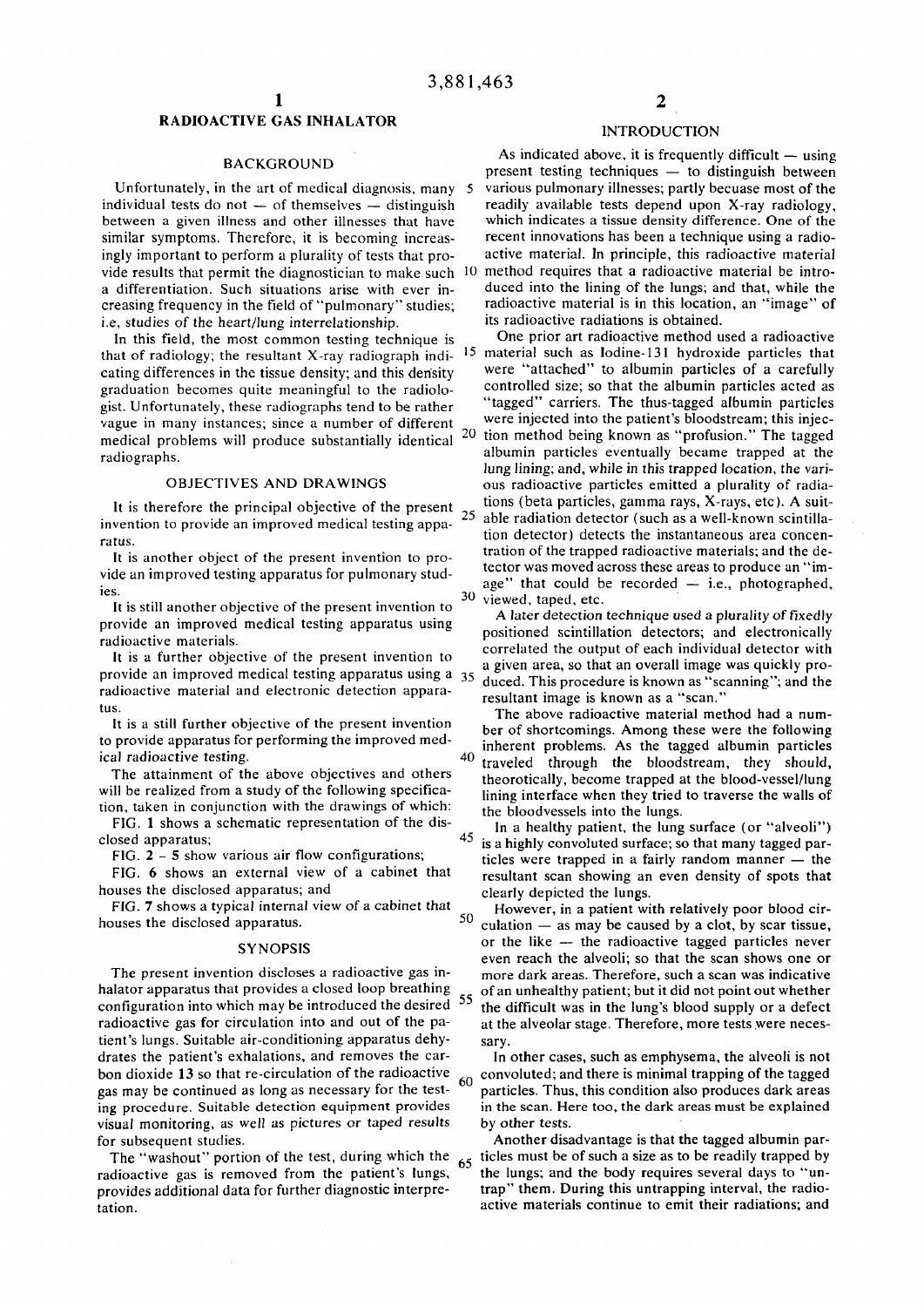while these radiations are relatively weak, they tend to prevent repetition of the tagged-albumin test.

Thus, while the profusion type of radioactive material method was helpful, it was an additional testing technique that too often was not very indicative by it- 5 self. An improved method was therefore much to be desired.

In the present radioactive material type of test, a radioactive gas is introduced directly into the lungs of the patient; and is removed as part of the test. The Mouthpiece Arrangement

The basic inventive concept will be understood from FIG. 1; this indicating the apparatus in a somewhat schematic manner. In FIG. 1 the patient (not shown) breathes through a mouthpiece 10 that may, if desired, 15 use a length of mouthpiece tubing 12 that connects the mouthpiece  $10$  to the mouthpiece port 13 of an inhalator valve 14 that also has an air inlet port 15 and air outlet port 16. Inhalator valve 14 — which may be Model 1400 made by Hans Rudolph, Inc. at Kansas 20  $City Mo.$  — is indicated to have one or more flow direction control flaps 18 and 19 therein; although, depending upon its design, the flow direction control flaps may be replaced by various types of check valves, diaphragms, or the like. 25

The operation of the apparatus thus far described is as follows. When the patient inhales — as indicated by the outpointing end of the double ended arrow  $22$ the intake flap 18 of the inhalator valve 14 opens to admit air from an air inlet tubing 24; the outlet flow di-  $30$ rection control flap 19 remaining closed. When the patient exhales — as indicated by the inpointing end of the double-ended arrow 22 — the second flap 19 of the inhalator valve 14 opens to exhaust air to an air outlet tube 25; the intake flow direction control flap  $18$  re-  $35$  rebreathing lungs. For reasons to be discussed later, sac maining closed.

For convenience, the mouthpiece arrangement will be identified by the reference character 26. The Air Inlet Valve

As indicated in FIG. 1, the air inlet tube 24 is con nected to a suitable air inlet valve 27; the air inlet valve 27 having at least three active ports — and "inner " port 28, and "upper" port 29 and "lower" port  $30 -$  the fourth port (not shown) of the valve 27 being plugged.

Air inlet valve 27 is shown to have its inner port 28 connected to the air inlet tube 24; whereas its upper port 29 is connected to an atmosphere tube 31 that is open to the atmosphere, as indicated by the inpointing arrow 32.

### The Air Outlet Valve

FIG. 1 shows the air outlet tube 25 to be connected in a similar manner to a suitable air outlet valve 35; the air outlet valve 35 having at least three active ports an "inner" port 36, an "upper" port  $37$ , and a "lower" port 38. Air outlet valve 35 is shown to have its inner port 36 connected to the air outlet tube 25 from the inhalation valve 14; whereas its upper port 37 is shown to be connected to an exhaust tube  $40 -$  the air flow through the exhaust tube 40 being in the direction indi- $60$ cated by the outpointing arrow 41. For reasons that will become clear from a later discussion, the exhaust tube 40 terminates via a suitable exhaust port (not shown) at the roof of the building, or the like.

For convenience, the air inlet valve 27 and the air  $65$ outlet valve 35 — along with suitable strapping for the various tubes — may be mounted on a suitable control panel 43.

The Air-conditioner

For reasons that will become apparent later, an "airconditioner"  $45$  (not of the usual cooling type) has to be used; and a secondary air inlet tube 46 is connected between the lower port 30 of the air inlet valve 27 and the outlet port 47 of an air-conditioner valve 48.

**4** 

In a similar manner, a secondary air outlet tube 49 is connected between the lower port 38 of the air outlet valve  $35$  and the inlet port  $50$  of the air-conditioner 10 valve 48.

The air-conditioner 45 has a dual function, as follows. First of all, it has to "condition" the air that is exhaled by the patient; and to do this, the air-conditioner 45 has a replaceable dehydration cannister 52 that contains a dehydrating material such as a compound of sodium (Na). The sodium compound combines with the moisture in the patient's exhalations, and thus performs a dehydration function; the dehydrant also combines with the carbon dioxide in the patient's exhalations, and thus purifies the air for recirculation. It should be noted, in passing, that the chemical reactions that take place in the cannister develop an appreciable amount of heat; so that the heat tends to sterilize the air passing through the air-conditioner. Such dehydration cannisters are widely used; and are available under part number 45,15 1 from the Mine Safety Appliance Company of Pittsburgh, Pa. These cannisters generally have an attachable/detachable arrangement that permits a new cannister to be installed in such a manner that when its seals are pierced, the interior of the cannister is simultaneously and automatically connected into the system.

The air-conditioner  $45$  also contains a sac  $55$  or " breathing bag" that may take the form of a set of Navy 55 preferably is flexible; and, when activated, has a volume that is approximately equal to the volume of the patient's lungs.

 $\frac{1}{40}$  are connected in such a way, as indicated by the dotted It will be noted that the cannister 52 and the sac 55 lines and arrows of valve 48, that there is a serial air flow through them.

#### OPERATION

45 The Test Procedure

One operational technique is as follows, although it should be realized that the disclosed technique may be modified in a number of respects. Since the patient finds it easier to breathe while he is sitting or standing, 50 it has been found advisable to have the patient sit in a chair in a "western " style; i.e., resting his arms on the top of the chair back, as this arm-position enables the patient to minimize his movements to prevent motion on the film. The patient inserts the mouthpiece into his mouth; and starts to breathe through it.

At this time, the settings of the air inlet valve 27 and the air outlet valve 35 will be best understood from FIG. 2; which is a simplified version of the apparatus illustrated in FIG. 1.

FIG. 2 shows that the air inlet valve 27 has been set to connect the primary air inlet tube 24 to the atmosphere tube 31; and further shows that the air outlet valve 35 has been set to connect the primary air outlet tube 25 to the exhaust tube 40.

In this breathing configuration, each time the patient inhales, he receives air from the atmosphere; and each time that the patient exhales, the exhalations are ex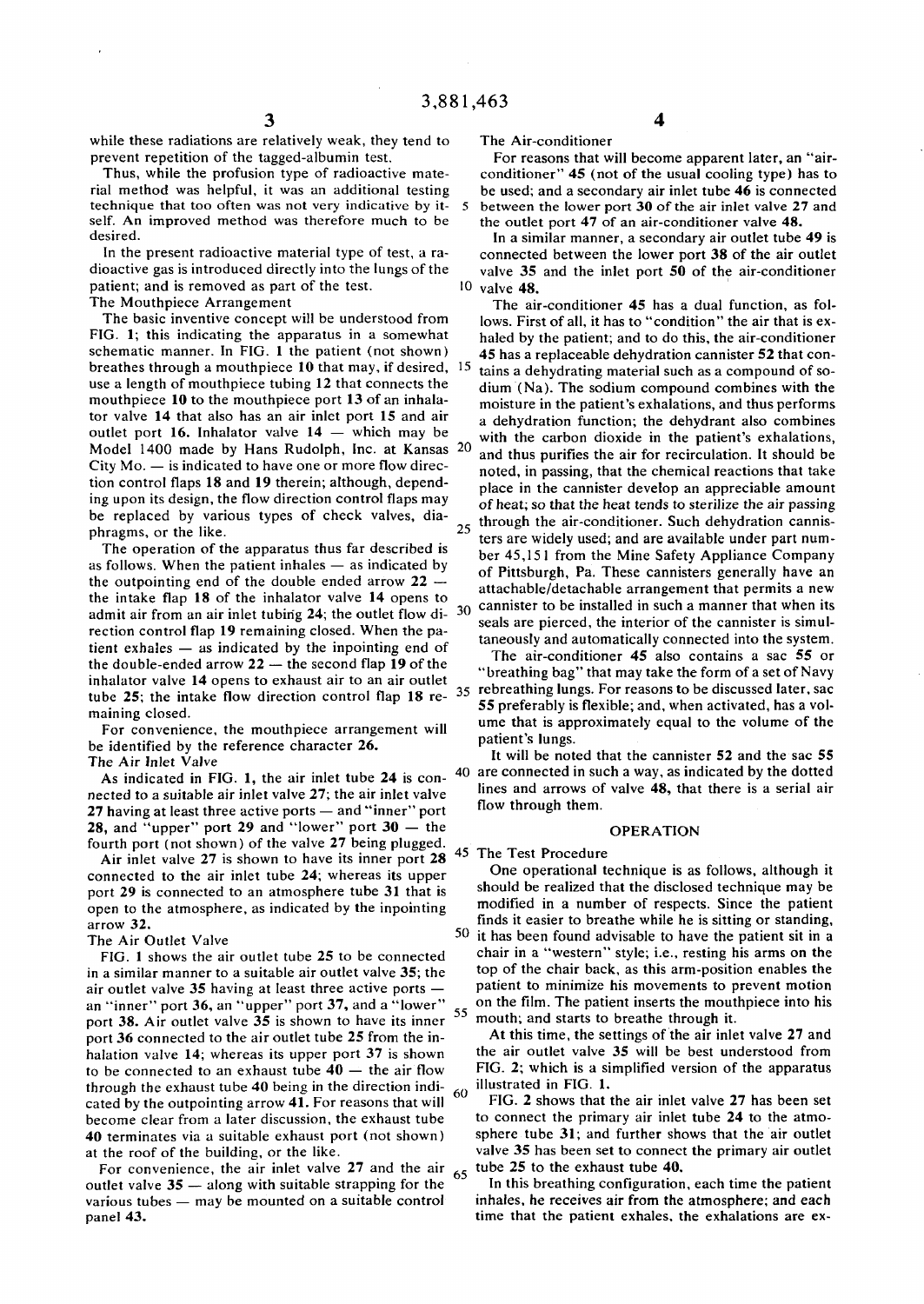hausted to the reservoir or the atmosphere — as indicated by the flow arrows of FIG. 2.

The patient is encouraged to take a number of breaths with the breathing configuration of FIG. 2; and he thus becomes acclimated to the slightly increased 5 breathing difficulty.

When the patient seems to be fairly relaxed, the valves of the control panel are set to the breathing configuration shown in FIG. 3. In this case, the air inlet valve 27 is as shown above and air outlet valve 35 has 10 been reset so that the patient now inhales room air, and fills the air-conditioner 45; as indicated by the flow arrows. This requires several breaths.

As soon as the patient is again relaxed, the breathing configuration shown in FIG. 4 is established; and it will 1 5 be noted that a closed loop breathing configuration has been established, as indicated by the flow arrows. In this closed loop breathing configuration, the breathing is re-inforced by the oxygen or air from the charged airconditioner 45. As a result, the patient inhales dehy- 20 drated air from the air-conditioner; and exhales moist air to the cannister where it is dried.

The patient experiences no lack of air or oxygen during the entire breathing procedure. During the breathing configuration of FIG. 2 the patient breathes room air. During the breathing configuration of FIG. 3 the patient also breathes room air. During the breathing configuration of FIG. 4, the patient breathes air from the air-conditioner.

When the patient is fairly well relaxed with the closed  $30$ loop breathing configuration, he is asked to take about three breaths; and to maintain the exhaled condition. At this time a controlled volume of radioactive gas, such as Xenon-133 (Xe133),  $-$  is introduced into the closed loop breathing configuration; and it has been found that the most convenient way to accomplish this gas introduction is by means of a "gun " comprising syringe like arrangement that uses a hollow needle to pierce a piercable diaphragm such as 60 that is conveniently incorporated into the mouthpiece structure 10 of the FIG. 1, the diaphragm 60 sealing itself as soon as the needle is withdrawn. Such a "gun " is provided, free of charge, when the radioactive gas is obtained from New England Nuclear — Radiopharmaceutical Division — of North Billerica, Mass.

Alternatively, since various radiopharmaceutical suppliers use various sized containers, a graduated glass syringe and hollow needle can also be used to withdraw the desired concentration of radioactive material. The inhalator system presented here incorporates a needle permeable membrane, whereby the Xe-133 introduction can be accomplished with any hollow needle apparatus.

As soon as the radioactive gas has been introduced into the closed loop breathing configuration of FIG. 4, the patient is asked to take a deep breath; and to hold it — this being known as a "holding breath" technique, which insures full inspiration of the radioactive gas; and with his first inhalation, most of the radioactive gas passes directly into the patient's lungs. The Xe-133 radioactive gas attaches itself to carbon dioxide molecules, which are thus "tagged" by the radioactive material; and the tagged carbon dioxide molecules tend to traverse from the alveoli into the blood vessels — and their tagged condition produces an immediate radioactive image, or scan. About eight pictures are usually taken, at about 30 second intervals; one of these pic**6** 

tures being, if desired, a holding breath accumulation scan.

This initial scan may not be the most desirable radiograph, so an equilibrium is achieved by having the patient breathe normally for a few breaths. It will be recalled that the sac 55 of the air-conditioner preferably has a volume that is substantially equal to the volume of the patient's lungs. Therefore, after a few normal breaths, the radioactive gas is equally distributed throughout the closed loop breathing configuration; thus, establishing an air/radioactive gas equilibrium.

It should be noted that each time that the patient exhales, this action tends to clear the lungs of excess untrapped undiffused radioactive gas particles; and that each inhalation therefore tends to produce identical scans that may be recorded on film, on computer tape, or in any other desirable manner.

In the present case, the radioactive particles are introduced directly into the patient's lungs - leading to the designation "ventilated" so that, to a great extent, the problem of poor blood circulation is bypassed.

After a few breaths, the scan tends to repeat itself; so that ordinarily after seven or eight scans and visual monitoring of the scans on a cathode ray tube, the test is practically completed.

The Wash Out Procedure

To terminate the test, the breathing configuration of FIG. 5 is established; but this so-called "wash out " may be used as a part of the test. As explained above, the patient now gradually empties his lungs and the airconditioner of radioactive particles; about eight pictures being taken at about 10-second intervals.

Scans are taken of this wash out interval, as they may 35 reveal something of importance. For example, if there is any alveolar defect, it will show up by an increase or a decrease of the radioactive concentration during the wash out scan; and these wash out scans thus provide additional information to the diagnostician.

40 Gas Disposal

It should be noted that the amount and strength of the radioactive gas used is minimal; the dosage being typically a vial of about 6 milli-liters (mL) volume and a strength of about 10 milli-curies (mCi). When this amount of  $Xe-133$  is used for the test; it is diluted by twice the volume of the patient's lungs (because of sac 55); and therefore, it may be ordinarily exhausted into the atmosphere — where it is diluted even further.

Moreover, since Xe-133 has a "half-life" of about 5 50 days, its strength decreases very rapidly. In general, there is no prohibition against exhausting the Xe-133 residue into the atmosphere. However, where required, residue from the test may be stored in a reservoir, along with the radioactive wastes from other processes; and 55 then discarded in accordance with specified procedures.

#### External View of Cabinet

FIG. 6 illustrates an external view of a typical cabinet 61 for containing the previously described apparatus. 60 The typical cabinet may be about 5 feet tall, about 3 feed wide, and about  $1\frac{1}{2}$  feet deep; and may have a control panel 43 that may be about 2 feet high. Preferably, the control panel 43 and the cabinet front 62 are  $65$  suitably hinged to the cabinet body; as for example, by piano hinges 63 and 64 or the like — and suitable door latches 65 may be used. Thus, there is easy access to the interior of the cabinet.